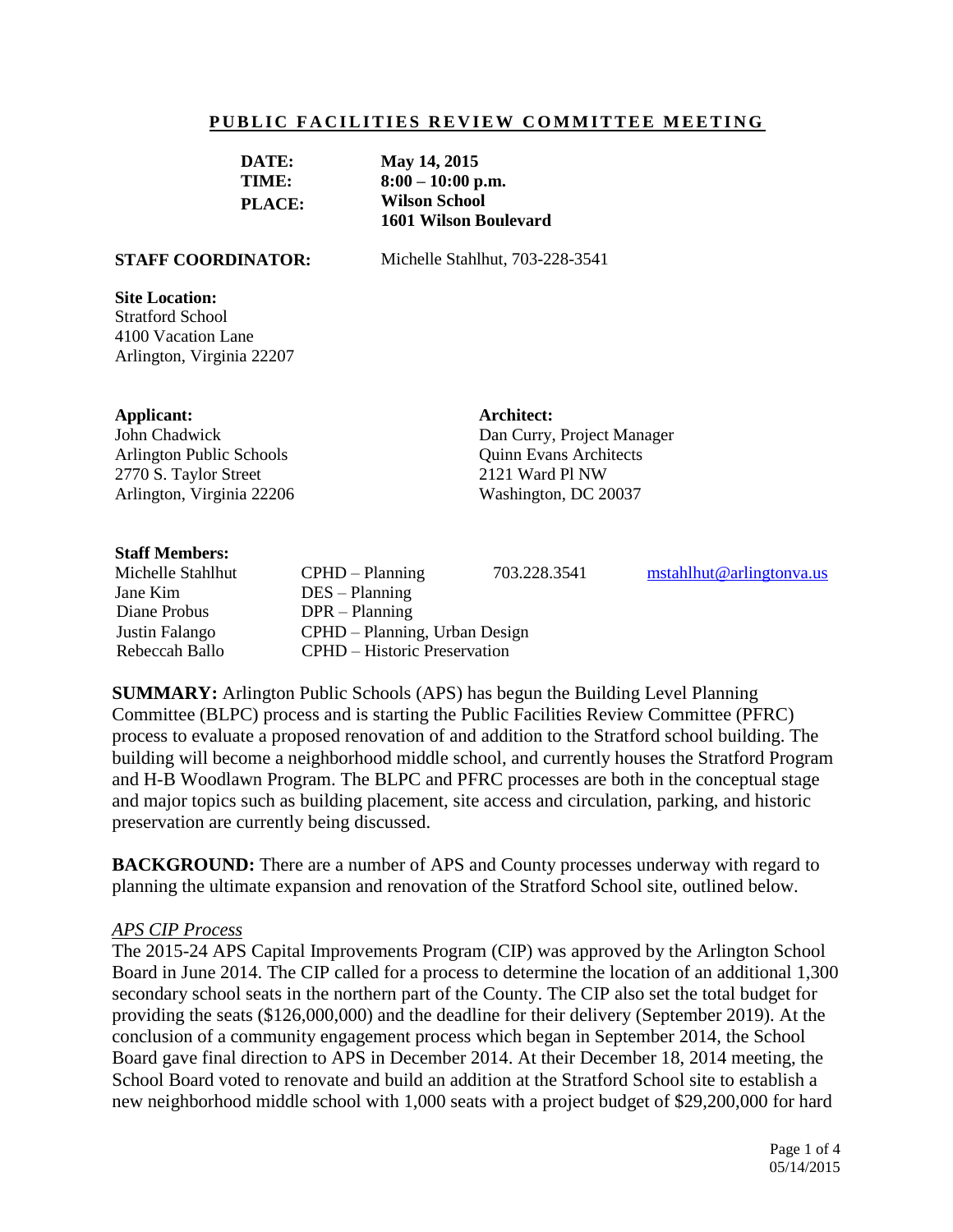and soft costs. The School Board also voted to construct a new school at the Wilson site, which would accommodate the existing H-B Woodlawn and Stratford programs currently located at the Stratford building.

# *Historic Designation*

The Stratford school was listed on the Virginia Landmarks Register in 2003, and the National [Historic Register](http://arlingtonva.s3.amazonaws.com/wp-content/uploads/sites/5/2013/11/Stratford-Junior-High-School-National-Register-PDF.pdf) in 2004. In 1959 Stratford Junior High was the first Junior High to integrate in the state of Virginia. The architecture is also recognized as an intact example of an internationalstyle school building in Arlington County and was one of the most modern school buildings in the area when constructed.

On March 31, 2015, the Historic Preservation Program staff received [a request for local historic](http://arlingtonva.s3.amazonaws.com/wp-content/uploads/sites/5/2013/11/Stratford-Designation-Study-Request-3-15.pdf)  [district designation](http://arlingtonva.s3.amazonaws.com/wp-content/uploads/sites/5/2013/11/Stratford-Designation-Study-Request-3-15.pdf) of Stratford Junior High School Building as a local historic district. If this request were granted, a zoning overlay will be added to the site that will trigger review by the Historic Affairs and Landmark Review Board [\(HALRB\)](http://commissions.arlingtonva.us/historical-affairs-landmark-review-board/). A member of the HALRB has been asked to serve on the PFRC for this project.

# *County/APS Schools Review Process*

At a joint work session with the School Board held on April 10, 2015, the County Board endorsed a planning process for the Stratford School site. The APS planning process for the Stratford School site will incorporate the APS process, the Building Level Planning Committee (BLPC), and the County's Public Facilities Review Committee (PFRC), and requires them to work in tandem in designing the new school. The design process will include three (3) phases: a conceptual phase, a schematic phase, and a final phase during which a use permit for the project would be reviewed by the County Board.

The BLPC consists of APS staff, teachers, parents and PTA members, representation from community groups, and County staff.

The PFRC is a County Board-appointed committee consisting of representatives of the Planning Commission (one of which is designated by the County Board as Committee Chair) and several other commissions, APS representatives, and at-large members. It also includes project-specific members representing Cherrydale, Donaldson Run, and Waverly Hills Civic Associations.

### **Site Characteristics:**

The following provides additional information about the site and surroundings:

Site: The site is bound on the north by  $23<sup>rd</sup>$  Street North and Vacation Lane, on the east by single-family homes, on the south by Old Dominion Drive, and on the west by existing County owned park facilities and single-family homes facing Lorcom Lane.

Zoning: The site is zoned "S-3A" Special District. The purpose of the "S-3A" Special District is to encourage the retention of certain properties in a relatively undeveloped state. Land so designated may include publicly or privately owned properties which have distinct and unique site advantages or other features so as to make them desirable to retain as active or passive recreation (including but not limited to: parks, schools,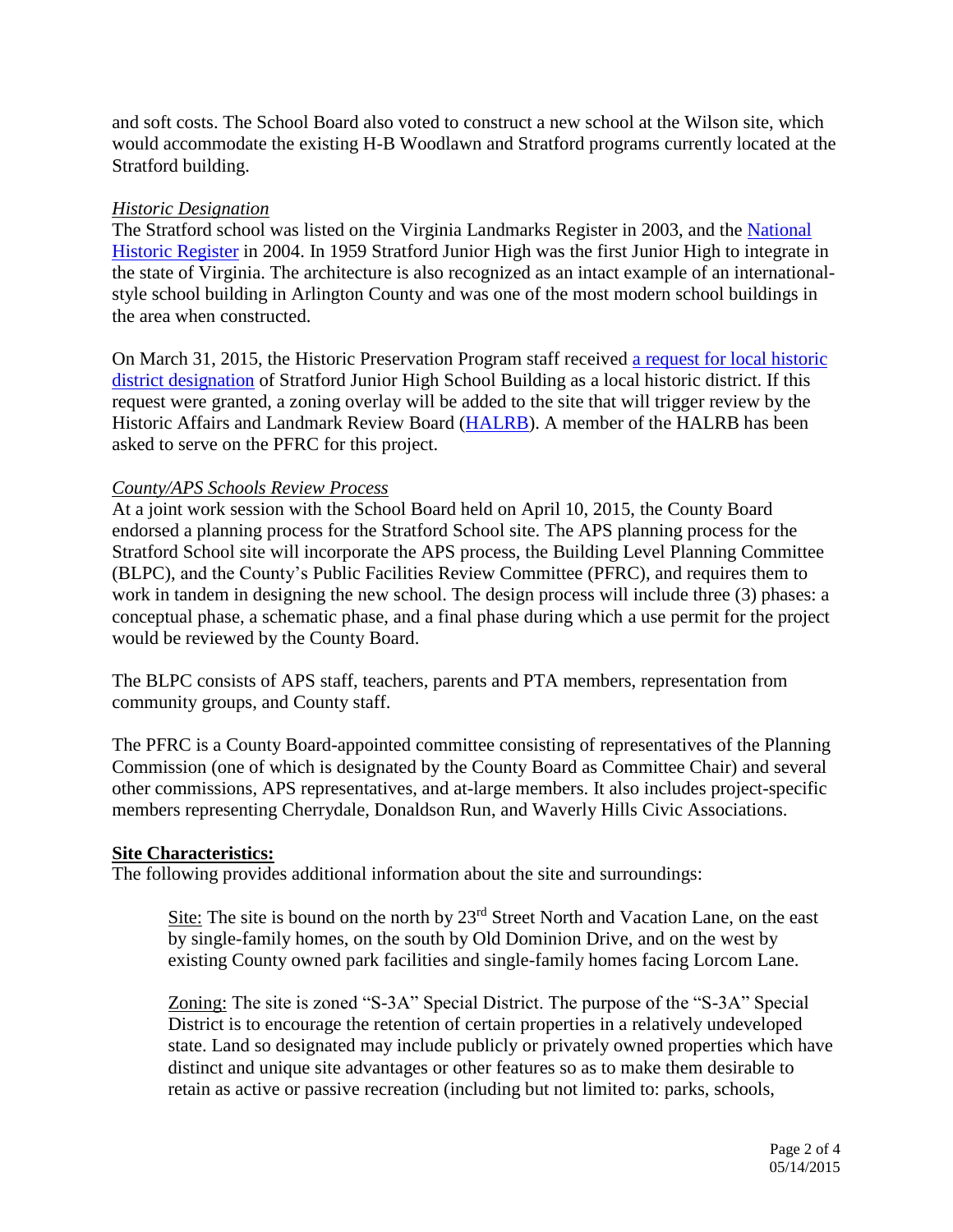pathways, and other public facilities). Schools are a permitted use by provision of a use permit subject to Section 4.15 of the Arlington County Zoning Ordinance (ACZO).

Land Use: The site is identified on the General Land Use Plan (GLUP) as "Public".

Neighborhood: The site is located within the Cherrydale Civic Association and is adjacent to the Donaldson Run and Waverly Hills Civic Associations.



*Source: Google Maps*

**DISCUSSION:** The APS community process for the Stratford school site began on April 8, 2015. Since that time, the BLPC has met three times, with the most recent meeting occurring on May 4, 2015. This meeting included a discussion and selection of conceptual site options for the Stratford site based on a previous interactive site analysis exercise. The next BLPC meeting is scheduled for May 18, 2015. Presentations and Minutes from BLPC meetings can be found on the [APS Design and Construction: Stratford Middle School](http://www.apsva.us/Page/29586) website.

The PFRC first met on April 15, 2015 and discussed introductory items such as the role and charge of the PFRC and an overview of the use permit process. The project architects Quinn Evans provided [a presentation](http://www.apsva.us/cms/lib2/VA01000586/Centricity/Domain/105/041515%20PFRC%2001-Stratford%20QEA_presentation.pdf) on background information on the history of the site, sustainable school design, and a Toole Design Group transportation planner provided a short overview of the role of transportation analysis for the site. At the May 14, 2015 PFRC meeting, APS will be presenting a series of conceptual options for the Stratford site. A preview of the proposed options is viewable as part of their [May 4, 2015 BLPC presentation.](http://www.apsva.us/cms/lib2/VA01000586/Centricity/Domain/105/050415%20BLPC%2003-Stratford%20presentation.pdf)